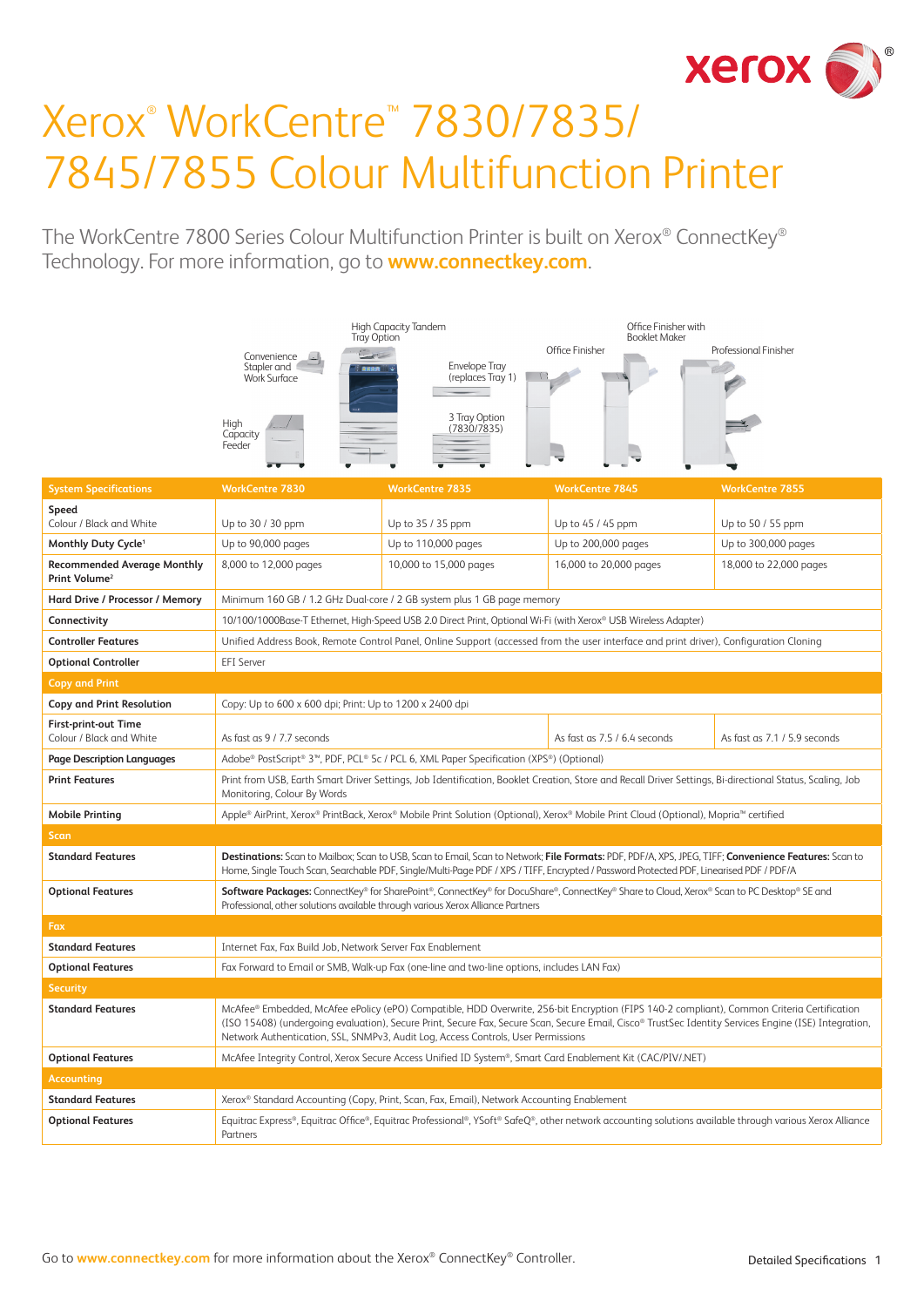| <b>Device Specifications</b>                                  |                                                                                                                                                                                                                                                                                                                                                                                                                                                                                                                                                                                                      |                                    |                                                                                                                                            |                                    |
|---------------------------------------------------------------|------------------------------------------------------------------------------------------------------------------------------------------------------------------------------------------------------------------------------------------------------------------------------------------------------------------------------------------------------------------------------------------------------------------------------------------------------------------------------------------------------------------------------------------------------------------------------------------------------|------------------------------------|--------------------------------------------------------------------------------------------------------------------------------------------|------------------------------------|
| <b>Control Panel Languages</b>                                | US English, International English, International French, Italian, German, International Spanish, Dutch, Brazilian Portuguese, Swedish, Norwegian,<br>Danish, Finnish, Turkish, Greek, Russian, Czech, Polish, Hungarian, Romanian, Catalan                                                                                                                                                                                                                                                                                                                                                           |                                    |                                                                                                                                            |                                    |
| <b>Accessories</b>                                            |                                                                                                                                                                                                                                                                                                                                                                                                                                                                                                                                                                                                      |                                    |                                                                                                                                            |                                    |
| Optional                                                      | High Capacity Feeder (HCF)<br>Envelope Tray (Replaces Tray 1)<br>Integrated Office Finisher (optional with 7830/7835 only)<br>Office Finisher LX<br>Booklet Maker for Office Finisher LX<br>Hole Punch for Office Finisher LX<br>Professional Finisher<br>Convenience Stapler (includes Work Surface)<br>Smart Card Enablement Kit<br>Xerox Secure Access Unified ID System®<br>EFI Fiery® Network Controller<br>Walk up Fax (One- or Two-line options, includes LAN Fax)<br>Xerox <sup>®</sup> USB Wireless Adapter<br>McAfee <sup>®</sup> Integrity Control Enablement Kit<br>XPS Print Option Kit |                                    |                                                                                                                                            |                                    |
| Foreign Device Interface (FDI)<br>(Optional)                  |                                                                                                                                                                                                                                                                                                                                                                                                                                                                                                                                                                                                      |                                    | Also known as Auxiliary Access Device, this is an interface to third party access control devices, such as coin machines and card readers. |                                    |
| <b>Electrical Requirements</b>                                |                                                                                                                                                                                                                                                                                                                                                                                                                                                                                                                                                                                                      |                                    |                                                                                                                                            |                                    |
| <b>North America</b>                                          | Voltage: 110-127 VAC +/- 10%<br>Frequency: 50/60 Hz +/- 3%, 15 A                                                                                                                                                                                                                                                                                                                                                                                                                                                                                                                                     |                                    |                                                                                                                                            |                                    |
| Europe                                                        | Voltage: 220-240 VAC +/- 10%<br>Frequency: 50/60 Hz +/- 3%, 10 A                                                                                                                                                                                                                                                                                                                                                                                                                                                                                                                                     |                                    |                                                                                                                                            |                                    |
| <b>Power Consumption</b>                                      | <b>WorkCentre 7830</b>                                                                                                                                                                                                                                                                                                                                                                                                                                                                                                                                                                               | <b>WorkCentre 7835</b>             | <b>WorkCentre 7845</b>                                                                                                                     | <b>WorkCentre 7855</b>             |
| <b>Running (Average)</b>                                      | 110V: 641 watts<br>220V: 643 watts                                                                                                                                                                                                                                                                                                                                                                                                                                                                                                                                                                   | 110V: 673 watts<br>220V: 691 watts | 110V: 750 watts<br>220V: 764 watts                                                                                                         | 110V: 828 watts<br>220V: 862 watts |
| <b>Standby Mode</b>                                           | 110V and 220V: 62 watts<br>110V: 98.6 watts<br>110V: 85.7 watts<br>220V: 95.9 watts<br>220V: 121 watts                                                                                                                                                                                                                                                                                                                                                                                                                                                                                               |                                    |                                                                                                                                            |                                    |
| Low Power Mode                                                | 110V and 220V: 59 watts<br>110V and 220V: 80.5 watts<br>110V: 80 watts<br>220V: 94.6 watts                                                                                                                                                                                                                                                                                                                                                                                                                                                                                                           |                                    |                                                                                                                                            |                                    |
| Auto Off / Sleep mode                                         | 110V: 4.3 watts<br>110V: 4.2 watts<br>220V: 4.8 watts<br>220V: 4.8 watts<br>(Default time to Sleep mode = 2 mins)<br>(Default time to Sleep mode = 2 mins)                                                                                                                                                                                                                                                                                                                                                                                                                                           |                                    |                                                                                                                                            |                                    |
| Warm-up (from Off)                                            | Max. 194 seconds (Dependent on number of services registered)                                                                                                                                                                                                                                                                                                                                                                                                                                                                                                                                        |                                    |                                                                                                                                            |                                    |
| Low Power Recovery                                            | < 9 seconds                                                                                                                                                                                                                                                                                                                                                                                                                                                                                                                                                                                          |                                    |                                                                                                                                            |                                    |
| <b>Operating Environment</b>                                  |                                                                                                                                                                                                                                                                                                                                                                                                                                                                                                                                                                                                      |                                    |                                                                                                                                            |                                    |
| <b>Required Temperature Range</b>                             | 50° to 82° F (10° to 28° C)                                                                                                                                                                                                                                                                                                                                                                                                                                                                                                                                                                          |                                    |                                                                                                                                            |                                    |
| <b>Required Relative Humidity</b>                             | 15% to 85%                                                                                                                                                                                                                                                                                                                                                                                                                                                                                                                                                                                           |                                    |                                                                                                                                            |                                    |
| <b>Sound Power Levels</b><br>Operating<br>Standby             | 6.5 LwAd (B)<br>3.5 LwAd (B)                                                                                                                                                                                                                                                                                                                                                                                                                                                                                                                                                                         | 6.5 LwAd (B)<br>3.4 LwAd (B)       | 6.6 LwAd (B)<br>3.6 LwAd (B)                                                                                                               | 6.8 LwAd (B)<br>3.6 LwAd (B)       |
| <b>Sound Pressure Levels</b><br>Operating<br>Standby          | 54 LpAd (dBA)<br>16.5 LpAd (dBA)                                                                                                                                                                                                                                                                                                                                                                                                                                                                                                                                                                     | 54.3 LpAd (dBA)<br>16.5 LpAd (dBA) | 55.7 LpAd (dBA)<br>18.5 LpAd (dBA)                                                                                                         | 55.8 LpAd (dBA)<br>18.5 LpAd (dBA) |
| <b>Dimensions and Weight</b>                                  | Width                                                                                                                                                                                                                                                                                                                                                                                                                                                                                                                                                                                                | Depth                              | Height                                                                                                                                     | Weight                             |
| <b>Base Configuration</b>                                     | 25.2 in. / 640 mm                                                                                                                                                                                                                                                                                                                                                                                                                                                                                                                                                                                    | 27.5 in. / 699 mm                  | 45.2 in. / 1.149.2 mm                                                                                                                      | 334.2 lbs. / 151.9 kg              |
| <b>With Integrated Office Finisher</b><br>(7830/7835 only)    | 44.4 in. / 1,129 mm                                                                                                                                                                                                                                                                                                                                                                                                                                                                                                                                                                                  | 27.5 in. / 699 mm                  | 45.2 in. / 1,149 mm                                                                                                                        | 348 lbs. / 158 kg                  |
| With Office Finisher LX (with<br><b>Booklet Maker)</b>        | 65.6 in. / 1,666 mm                                                                                                                                                                                                                                                                                                                                                                                                                                                                                                                                                                                  | 27.9 in. / 709 mm                  | 45.2 in. / 1,149 mm                                                                                                                        | 403 lbs. / 183 kg                  |
| <b>With Professional Finisher</b>                             | 75.7 in. / 1,922 mm                                                                                                                                                                                                                                                                                                                                                                                                                                                                                                                                                                                  | 27.5 in. / 699 mm                  | 45.2 in. / 1,149 mm                                                                                                                        | 526 lbs. / 239 kg                  |
| With Professional Finisher and<br><b>High Capacity Feeder</b> | 75.7 in. / 1,922 mm                                                                                                                                                                                                                                                                                                                                                                                                                                                                                                                                                                                  | 27.5 in. / 699 mm                  | 45.2 in. / 1,149 mm                                                                                                                        | 590 lbs. / 268 kg                  |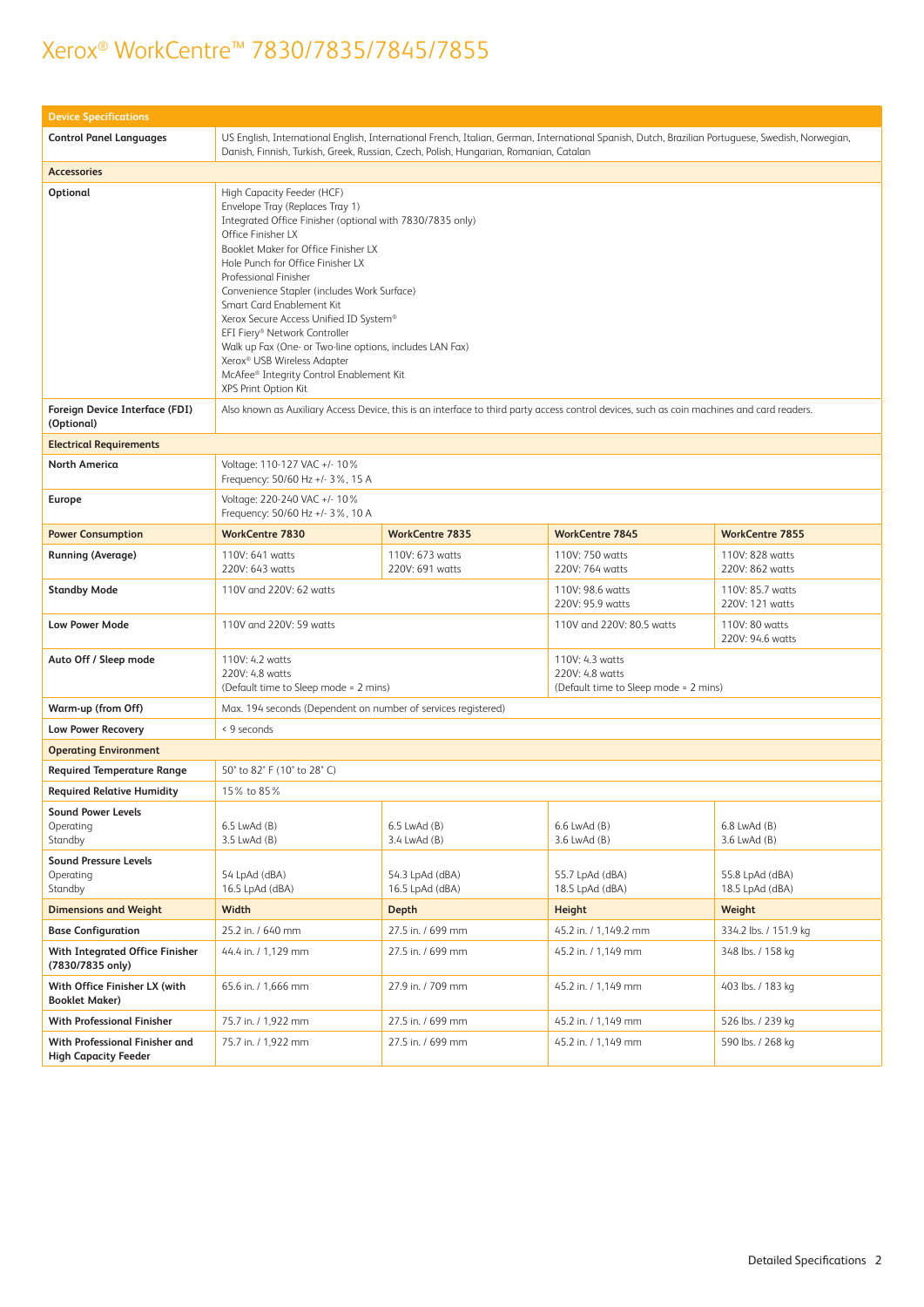| <b>Certifications</b>                   |                                                                                                                                                                                                                                                                                                                                                                                                                                                                                                                                                 |                                                                                                                                                                                               |                               |                                                                                                                                      |  |
|-----------------------------------------|-------------------------------------------------------------------------------------------------------------------------------------------------------------------------------------------------------------------------------------------------------------------------------------------------------------------------------------------------------------------------------------------------------------------------------------------------------------------------------------------------------------------------------------------------|-----------------------------------------------------------------------------------------------------------------------------------------------------------------------------------------------|-------------------------------|--------------------------------------------------------------------------------------------------------------------------------------|--|
|                                         | CSA Listed (UL 60950-1, Second Edition)<br>CB Certified (IEC 60950-1, Second Edition)<br>GS Mark<br>ENERGY STAR® 2.0<br><b>EPEAT (United States)</b><br>GOST<br><b>NOM</b><br><b>Blue Angel</b><br><b>Environmental Choice</b><br>CE Mark<br>Common Criteria (IEEE 2600.2 standard)<br>Citrix <sup>®</sup> Certified<br>WHQL<br>IPv6 Ready<br>Cerner<br>MEDITECH<br>SAP                                                                                                                                                                         | FCC Class A Compliant (US), ICES Class A Compliant (Canada)<br>To view the latest list of certifications, go to www.xerox.com/OfficeCertifications.                                           |                               |                                                                                                                                      |  |
| <b>Paper Handling</b>                   | <b>WorkCentre 7830</b>                                                                                                                                                                                                                                                                                                                                                                                                                                                                                                                          | <b>WorkCentre 7835</b>                                                                                                                                                                        | <b>WorkCentre 7845</b>        | <b>WorkCentre 7855</b>                                                                                                               |  |
| <b>Duplex Automatic Document Feeder</b> |                                                                                                                                                                                                                                                                                                                                                                                                                                                                                                                                                 |                                                                                                                                                                                               |                               |                                                                                                                                      |  |
| Capacity <sup>3</sup>                   | 110 sheets                                                                                                                                                                                                                                                                                                                                                                                                                                                                                                                                      |                                                                                                                                                                                               | 130 sheets (Single-pass DADF) |                                                                                                                                      |  |
| Speed                                   |                                                                                                                                                                                                                                                                                                                                                                                                                                                                                                                                                 | up to 70 image per minute black and white and colour (simplex)                                                                                                                                |                               | up to 80 images per minute black and white and colour (simplex) /<br>up to 133 images per minute black and white and colour (duplex) |  |
| <b>Paper Sizes Sensed</b>               | 5.5 x 8.5 in. to 11 x 17 in. / A5 to A3                                                                                                                                                                                                                                                                                                                                                                                                                                                                                                         |                                                                                                                                                                                               |                               |                                                                                                                                      |  |
| Weights                                 | 16 lb. bond to 32 lb. bond / 50 gsm to 128 gsm                                                                                                                                                                                                                                                                                                                                                                                                                                                                                                  |                                                                                                                                                                                               |                               |                                                                                                                                      |  |
| <b>Bypass Tray</b>                      |                                                                                                                                                                                                                                                                                                                                                                                                                                                                                                                                                 |                                                                                                                                                                                               |                               |                                                                                                                                      |  |
| Capacity <sup>3</sup>                   | 100 sheets                                                                                                                                                                                                                                                                                                                                                                                                                                                                                                                                      |                                                                                                                                                                                               |                               |                                                                                                                                      |  |
| <b>Sizes</b>                            |                                                                                                                                                                                                                                                                                                                                                                                                                                                                                                                                                 | Custom sizes: 3.5 x 3.9 in. to 12.6 x 19 in. / 89 x 98 mm to 320 x 483 mm                                                                                                                     |                               |                                                                                                                                      |  |
| Weights                                 | 16 lb. bond to 110 lb. cover / 55 to 300 gsm                                                                                                                                                                                                                                                                                                                                                                                                                                                                                                    |                                                                                                                                                                                               |                               |                                                                                                                                      |  |
| <b>Types</b>                            | Bond<br><b>Card Stock</b><br>Card Stock Reloaded<br>Custom<br>Envelopes<br><b>Glossy Card Stock</b><br>Glossy Card Stock Reloaded<br>Heavyweight Card Stock<br>Heavyweight Card Stock Reloaded<br>Heavyweight Glossy Card Stock<br>Heavyweight Glossy Card Stock Reloaded<br>Hole punched<br>Labels<br>Letterhead<br>Lightweight<br>Lightweight Card Stock<br>Lightweight Card Stock Reloaded<br>Lightweight Glossy Card Stock<br>Lightweight Glossy Card Stock Reloaded<br>Plain<br>Plain Reloaded<br>Preprinted<br>Recycled<br>Transparencies |                                                                                                                                                                                               |                               |                                                                                                                                      |  |
|                                         | 3 Tray Module (Total 2,180 sheets) (Optional with WorkCentre 7830/7835 only)                                                                                                                                                                                                                                                                                                                                                                                                                                                                    |                                                                                                                                                                                               |                               |                                                                                                                                      |  |
| Capacity <sup>3</sup>                   | Trays 1-4: 520 sheets each                                                                                                                                                                                                                                                                                                                                                                                                                                                                                                                      |                                                                                                                                                                                               |                               |                                                                                                                                      |  |
| <b>Sizes</b>                            |                                                                                                                                                                                                                                                                                                                                                                                                                                                                                                                                                 | Tray 1: Custom Sizes from 5.5 x 7.2 in. SEF to 11.7 x 17 in. SEF / 140 x 182 mm to 297 x 432 mm<br>Trays 2-4: Custom Sizes from 5.5 x 7.2 in. SEF to 12 x 18 in. SEF / 139.7 x 182 mm to SRA3 |                               |                                                                                                                                      |  |
| Weights                                 | 16 lb. bond to 140 lb. index / 60 to 256 gsm                                                                                                                                                                                                                                                                                                                                                                                                                                                                                                    |                                                                                                                                                                                               |                               |                                                                                                                                      |  |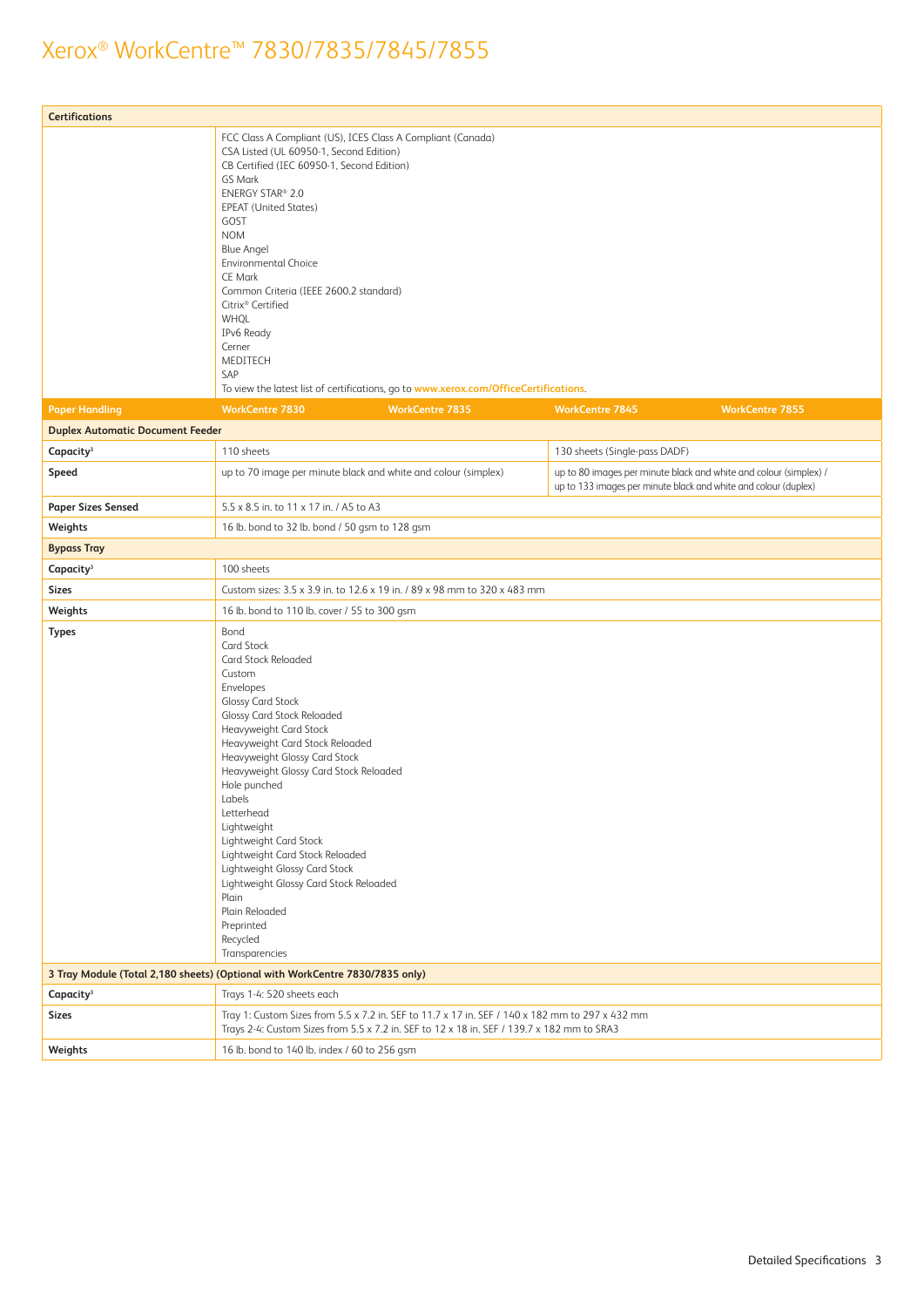| <b>Types</b>                                                | Bond<br>Card Stock<br>Card Stock Reloaded<br>Custom<br><b>Glossy Card Stock</b><br><b>Glossy Card Stock Reloaded</b><br>Heavyweight Card Stock<br>Heavyweight Card Stock Reloaded<br>Heavyweight Glossy Card Stock<br>Heavyweight Glossy Card Stock Reloaded<br>Hole punched<br>Labels<br>Letterhead<br>Lightweight<br>Lightweight Card Stock<br>Lightweight Card Stock Reloaded<br>Lightweight Glossy Card Stock<br>Lightweight Glossy Card Stock Reloaded<br>Plain<br>Plain Reloaded<br>Preprinted<br>Recycled<br>Transparencies |
|-------------------------------------------------------------|------------------------------------------------------------------------------------------------------------------------------------------------------------------------------------------------------------------------------------------------------------------------------------------------------------------------------------------------------------------------------------------------------------------------------------------------------------------------------------------------------------------------------------|
|                                                             | High Capacity Tandem Tray (Total 3,140 sheets) (Available with all configurations)                                                                                                                                                                                                                                                                                                                                                                                                                                                 |
| Capacity <sup>3</sup>                                       | Tray 1: 520 sheets<br>Tray 2: 520 sheets<br>Tray 3: 867 sheets<br>Tray 4: 1,133 sheets                                                                                                                                                                                                                                                                                                                                                                                                                                             |
| <b>Sizes</b>                                                | Tray 1: Custom Sizes from 5.5 x 7.2 in. SEF to 11.7 x 17 in. SEF / 140 x 182 mm to 297 x 432 mm<br>Tray 2: Custom Sizes from 5.5 x 7.2 in. SEF to 12 x 18 in. SEF / 140 x 182 mm to 320 x 458 mm<br>Trays 3-4: Standard Sizes: 8.5 x 11 in. LEF / A4, JIS B5, Executive (7.25 x 10.5 in.)                                                                                                                                                                                                                                          |
| Weights                                                     | 16 lb. bond to 140 lb. index / 60 to 256 gsm                                                                                                                                                                                                                                                                                                                                                                                                                                                                                       |
| <b>Types</b>                                                | Bond<br>Card Stock<br>Custom<br><b>Glossy Card Stock</b><br>Hole punched<br>Labels<br>Letterhead<br>Lightweight Card Stock<br>Lightweight Glossy Card Stock<br>Plain<br>Preprinted                                                                                                                                                                                                                                                                                                                                                 |
| <b>High Capacity Feeder (HCF) (Optional)</b>                |                                                                                                                                                                                                                                                                                                                                                                                                                                                                                                                                    |
| Capacity <sup>3</sup>                                       | 2000 sheets                                                                                                                                                                                                                                                                                                                                                                                                                                                                                                                        |
| <b>Sizes</b>                                                | Standard Sizes: 8.5 x 11 in. / A4 LEF                                                                                                                                                                                                                                                                                                                                                                                                                                                                                              |
| Weights                                                     | 16 lb. bond to 140 lb. index / 55 to 256 gsm                                                                                                                                                                                                                                                                                                                                                                                                                                                                                       |
| <b>Envelope Tray (Optional-Replaces Tray 1)</b>             |                                                                                                                                                                                                                                                                                                                                                                                                                                                                                                                                    |
| Capacity <sup>3</sup>                                       | Up to 60 envelopes                                                                                                                                                                                                                                                                                                                                                                                                                                                                                                                 |
| <b>Sizes</b>                                                | #10 Commercial (9.25 x 4.125 in.), Monarch, DL, C5, 6 x 9 in.<br>Custom sizes: 3.9 x 5.8 in. to 6.4 x 9.5 in. / 98 x 148 mm to 162 x 241 mm)                                                                                                                                                                                                                                                                                                                                                                                       |
| Weights                                                     | 20 lb. bond to 24 lb. bond / 75 to 90 gsm                                                                                                                                                                                                                                                                                                                                                                                                                                                                                          |
| <b>Total Capacity</b>                                       |                                                                                                                                                                                                                                                                                                                                                                                                                                                                                                                                    |
| <b>Device Total Capacity<sup>3</sup></b>                    | 5,140 sheets                                                                                                                                                                                                                                                                                                                                                                                                                                                                                                                       |
| <b>Finishing</b>                                            |                                                                                                                                                                                                                                                                                                                                                                                                                                                                                                                                    |
| <b>Output Trays (Standard)</b>                              |                                                                                                                                                                                                                                                                                                                                                                                                                                                                                                                                    |
| <b>Stacking Trays<sup>3</sup></b>                           | Dual Offset Catch Tray - up to 250 sheets each<br>Left-side Face up Tray - up to 100 sheets                                                                                                                                                                                                                                                                                                                                                                                                                                        |
| <b>Integrated Office Finisher (Optional with 7830/7835)</b> |                                                                                                                                                                                                                                                                                                                                                                                                                                                                                                                                    |
| <b>Stacking Tray</b>                                        | 500 sheets of 20 lb. bond / 80 gsm - 8.5 x 11 in. / A4 or 250 sheets of 20 lb. bond / 80 gsm - 11 x 17 in. / A3                                                                                                                                                                                                                                                                                                                                                                                                                    |
| <b>Sizes</b>                                                | 3.5 x 3.9 in. to 11.7 x 17 in. / 89 x 98 mm to 297 x 432 mm                                                                                                                                                                                                                                                                                                                                                                                                                                                                        |
| Weights                                                     | 16 lb. bond to 80 lb. cover / 60 to 256 gsm                                                                                                                                                                                                                                                                                                                                                                                                                                                                                        |
| <b>Stapling</b>                                             | Single                                                                                                                                                                                                                                                                                                                                                                                                                                                                                                                             |
|                                                             | Auto stapling: 50 sheets maximum: Letter / A4 / B5-size sheets (less than 90 gsm or (2) 220 gsm covers)<br>30 sheets maximum: Legal / Tabloid / A3 / B4-size sheets (less than 90 gsm or (2) 220 gsm covers)                                                                                                                                                                                                                                                                                                                       |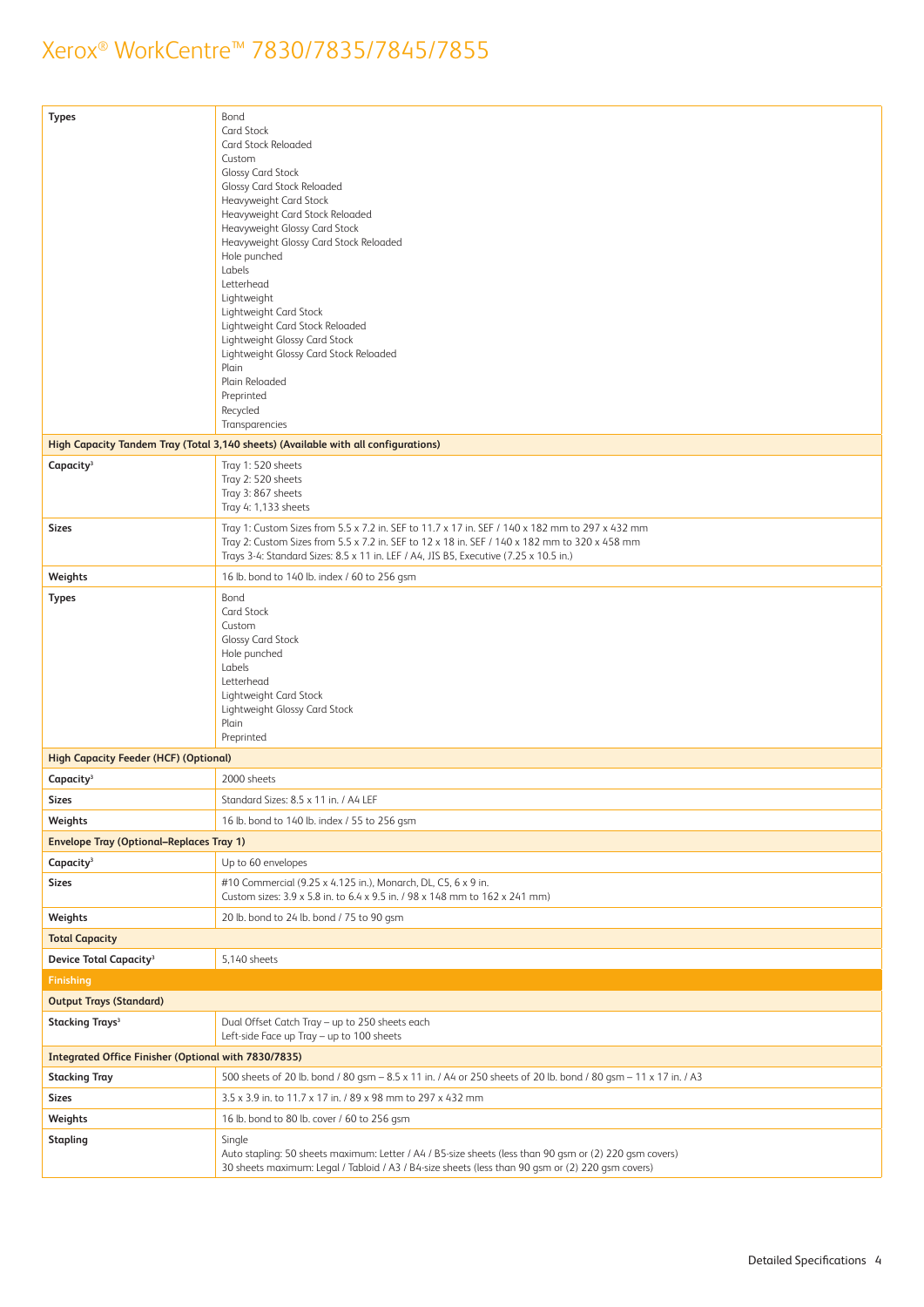| <b>Office Finisher LX (Optional)</b>                                                                        |                                                                                                                                                                                                                                                                        |                                                    |                                                    |                                                    |  |
|-------------------------------------------------------------------------------------------------------------|------------------------------------------------------------------------------------------------------------------------------------------------------------------------------------------------------------------------------------------------------------------------|----------------------------------------------------|----------------------------------------------------|----------------------------------------------------|--|
| Capacity <sup>3</sup>                                                                                       | Stacking Tray: 2,000 sheets unstapled or 1,000 sheets single stapled or 750 sheets dual stapled (8.5 x 11 in. / A4)                                                                                                                                                    |                                                    |                                                    |                                                    |  |
| <b>Sizes</b>                                                                                                | 7.2 x 8.3 in. to 11.7 x 17 in. / 182 x 210 mm to 297 x 432 mm                                                                                                                                                                                                          |                                                    |                                                    |                                                    |  |
| Weights                                                                                                     | 16 lb bond to 80 lb cover / 60 to 256 gsm                                                                                                                                                                                                                              |                                                    |                                                    |                                                    |  |
| <b>Multiposition Stapling</b>                                                                               | 50 sheets of 24 lb. bond / 90 gsm                                                                                                                                                                                                                                      |                                                    |                                                    |                                                    |  |
| Hole Punch (Optional)<br><b>North America:</b><br>Europe:                                                   | 2-3 Hole Punch<br>2-4 Hole Punch                                                                                                                                                                                                                                       |                                                    |                                                    |                                                    |  |
|                                                                                                             | Booklet Maker for Office Finisher LX (Score/Crease, Saddle-stitch Staple) (Optional)                                                                                                                                                                                   |                                                    |                                                    |                                                    |  |
| Capacity <sup>3</sup>                                                                                       | 40 booklets (2-15 sheets per booklet - 20 lb. / 80 gsm or less)                                                                                                                                                                                                        |                                                    |                                                    |                                                    |  |
| <b>Sizes</b>                                                                                                | Letter - 8.5 x 11 in. / A4 SEF<br>Legal - 8.5 x 14 in. / B4 SEF<br>Ledger $-11 \times 17$ in. / A3 SEF                                                                                                                                                                 |                                                    |                                                    |                                                    |  |
| <b>Saddle-stitch Stapling</b>                                                                               | 2-15 sheets / 8-60 page booklet<br>16 lb. bond to 24 lb. bond / 60 to 90 gsm                                                                                                                                                                                           |                                                    |                                                    |                                                    |  |
| Score / Crease                                                                                              | 1-15 sheets / unstapled                                                                                                                                                                                                                                                |                                                    |                                                    |                                                    |  |
| <b>Professional Finisher (Optional)</b>                                                                     |                                                                                                                                                                                                                                                                        |                                                    |                                                    |                                                    |  |
| Capacity <sup>3</sup>                                                                                       | <b>Top Tray:</b><br>500 sheets of 8.5 x 11 in. / A4 unstapled<br><b>Stacking Stapling Tray:</b><br>1,500 sheets of 8.5 x 11 in. / 11 x 17 in. / A4 / A3 / SRA3 unstapled or<br>200 stapled sets of 8.5 x 11 in. / A4 or<br>100 stapled sets of 11 x 17 in. / A3 / SRA3 |                                                    |                                                    |                                                    |  |
| <b>Sizes</b>                                                                                                | $4 \times 6$ in. to $12 \times 19$ in. / A6 to SRA3 for stacking<br>7.25 x 10.5 in. to 11 x 17 in. / B5 to A3 for stapling                                                                                                                                             |                                                    |                                                    |                                                    |  |
| Weights                                                                                                     | 16 lb. bond to 80 lb. cover / 60 to 220 gsm                                                                                                                                                                                                                            |                                                    |                                                    |                                                    |  |
| Stapling                                                                                                    | Single and multiposition stapling<br>Auto stapling (50 sheets maximum) - 24 lb/90 gsm<br>Letter, Legal, Tabloid, A3, A4, B4 and B5 sizes supported                                                                                                                     |                                                    |                                                    |                                                    |  |
| Hole Punch (Standard)<br><b>North America:</b><br>Europe:                                                   | 2-3 Hole Punch<br>2-4 Hole Punch<br>4 Hole Swedish Punch (Optional)                                                                                                                                                                                                    |                                                    |                                                    |                                                    |  |
| <b>Booklet Maker</b>                                                                                        | Saddle-stitch 2 to 15 sheets (14 sheets of 90 gsm or less plus 1 sheet of 169 gsm)<br>Bi-fold up to 5 sheets<br>Letter, Legal, Tabloid, A3, A4, SRA3 supported                                                                                                         |                                                    |                                                    |                                                    |  |
| <b>Convenience Stapler (Optional-Includes Work Surface)</b>                                                 |                                                                                                                                                                                                                                                                        |                                                    |                                                    |                                                    |  |
| Capacity <sup>3</sup>                                                                                       | 50-sheet stapling<br>5,000 staples<br>Requires a separate outlet                                                                                                                                                                                                       |                                                    |                                                    |                                                    |  |
| Copy                                                                                                        | <b>WorkCentre 7830</b>                                                                                                                                                                                                                                                 | <b>WorkCentre 7835</b>                             | WorkCentre 7845                                    | <b>WorkCentre 7855</b>                             |  |
| First-copy-out Time<br>(Letter/A4-size, from<br><b>Platen to Centre Tray)</b><br>(Colour / Black and White) | As fast as 8.4 seconds /<br>As fast as 6.7 seconds                                                                                                                                                                                                                     | As fast as 8.2 seconds /<br>As fast as 6.8 seconds | As fast as 7.5 seconds /<br>As fast as 6.2 seconds | As fast as 7.1 seconds /<br>As fast as 5.5 seconds |  |
| Sides (input:output)                                                                                        | $1-1.1-2.2-2.2-1$                                                                                                                                                                                                                                                      |                                                    |                                                    |                                                    |  |
| Quantity                                                                                                    | 1 to 9,999                                                                                                                                                                                                                                                             |                                                    |                                                    |                                                    |  |
| Resolution (max.)                                                                                           | Up to 600 x 600 dpi                                                                                                                                                                                                                                                    |                                                    |                                                    |                                                    |  |
| <b>Reduction / Enlargement</b>                                                                              | Variable zoom from 25% to 400% in 1% increments                                                                                                                                                                                                                        |                                                    |                                                    |                                                    |  |
| Concurrency                                                                                                 | Programme-ahead to allow job to be initiated while initial job is processed (Copy, Print, Fax and Scan)                                                                                                                                                                |                                                    |                                                    |                                                    |  |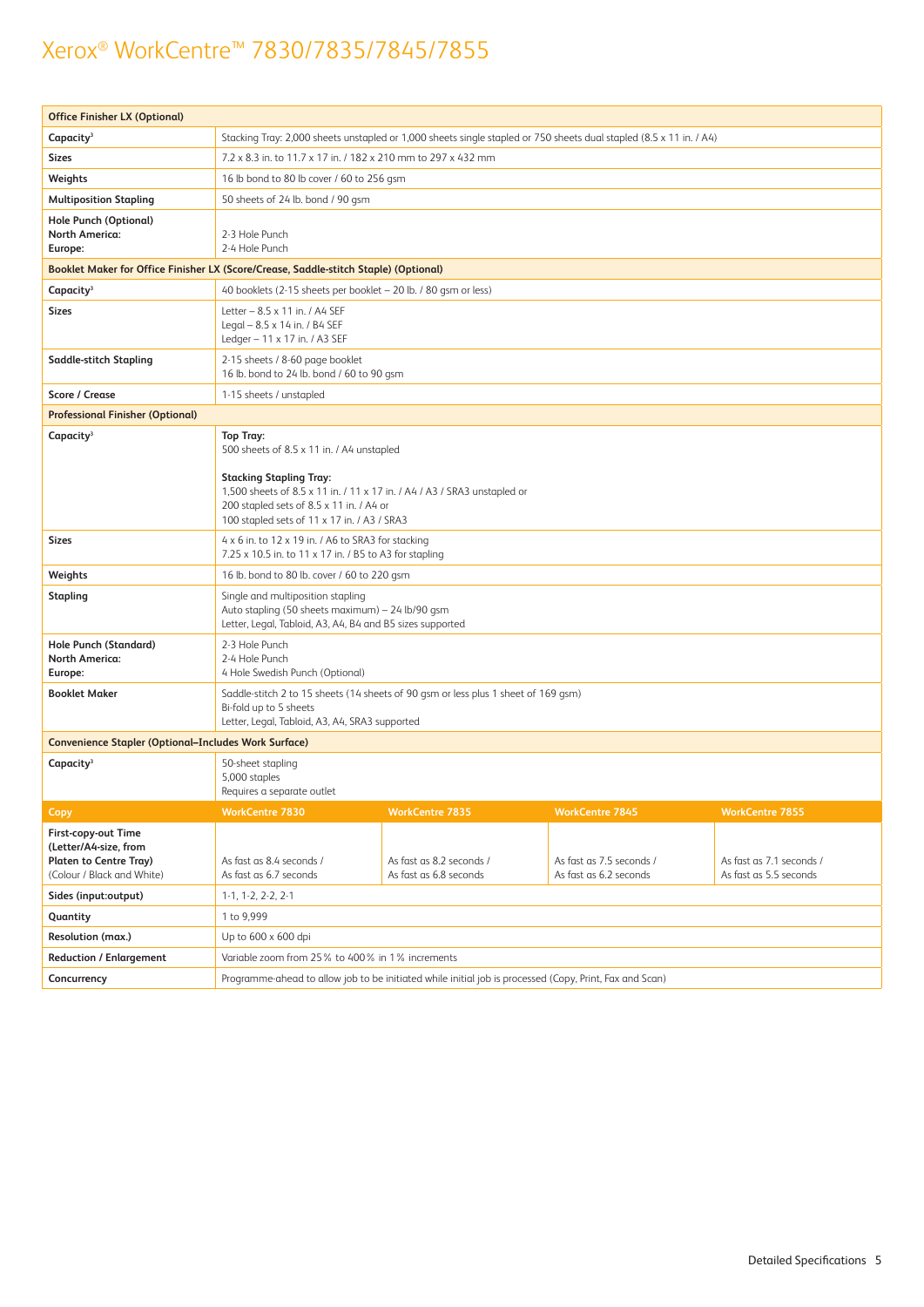| <b>Copy Features</b>                             | Annotation and Bates <sup>™</sup> stamping (with colour capability and font size adjustment)<br>Authentication for Services (i.e. Colour Copy)<br>Auto Paper Select<br>Auto Reduction & Enlargement to fit selected paper size<br>Auto Tray Switching<br>Automatic 2-sided/Duplex<br><b>Booklet Creation</b><br>Build Job: (Enables page-level programming and also lets you proof each section or delete last section as the job is built)<br>Collation<br>Covers (Front only, front and back, back only, printed inside and out: Blank or Printed)<br>Dividers (blank)<br><b>Edge Erase</b><br>Features Help (Intuitive text and graphic descriptions)<br><b>ID Card Copy</b><br>Image Quality Adjustments<br>Image Shift (with Auto Centre option)<br>Invert Image (negative or mirror image)<br>Large Job Interrupt<br>Multi-up (up to 15 columns by 15 rows)<br>Sample Set<br>Save Job Settings<br>Single Colour<br>Stapling<br>Transparencies                   |
|--------------------------------------------------|-----------------------------------------------------------------------------------------------------------------------------------------------------------------------------------------------------------------------------------------------------------------------------------------------------------------------------------------------------------------------------------------------------------------------------------------------------------------------------------------------------------------------------------------------------------------------------------------------------------------------------------------------------------------------------------------------------------------------------------------------------------------------------------------------------------------------------------------------------------------------------------------------------------------------------------------------------------------------|
| Xerox <sup>®</sup> Copier Assistant <sup>®</sup> | Xerox® Copier Assistant® Software provides a PC-based alternative to the user interface touch screen. Used in conjunction with a customer-supplied                                                                                                                                                                                                                                                                                                                                                                                                                                                                                                                                                                                                                                                                                                                                                                                                                    |
|                                                  | PC attached via the USB port, this software supports text-to-speech, screen magnification and easy PC keyboard access to basic and advanced copy<br>features. Section 508 compliant. For more information or to download Xerox® Copier Assistant for free, visit www.xerox.com                                                                                                                                                                                                                                                                                                                                                                                                                                                                                                                                                                                                                                                                                        |
| Print                                            | <b>WorkCentre 7830</b><br><b>WorkCentre 7835</b><br><b>WorkCentre 7845</b><br><b>WorkCentre 7855</b>                                                                                                                                                                                                                                                                                                                                                                                                                                                                                                                                                                                                                                                                                                                                                                                                                                                                  |
| <b>Print Resolution</b>                          | Up to 1200 x 2400 dpi                                                                                                                                                                                                                                                                                                                                                                                                                                                                                                                                                                                                                                                                                                                                                                                                                                                                                                                                                 |
| <b>Print Features</b>                            | <b>Application Defaults</b><br>Banner Sheet Enable / Disable<br><b>Bi-directional Status</b><br>Custom Colour Options (Colour By Words)<br>Cover Selection<br>Delay Print (specific time)<br><b>User Permissions</b><br>Image Options (Toner Saver, Resolution (Standard, Enhanced, High)<br>Job Identification (Print ID or Banner, Print ID in margins on first page only or all pages)<br>Layout / Watermark (N-up (up to 16 pages per sheet), Multi-up, Booklet layout / finishing, Fit to new paper size)<br>Overlays<br>Paper Selection by Attribute<br>LAN Fax (requires optional Fax Kit)<br>Sample Set<br>Saved Job (colour jobs can be printed as monochrome)<br>Secure Print with Timed Deletion<br>Special Pages (exception page programming: covers, inserts, exception pages)<br>Store and Recall Driver Settings<br>Sustainability Features (Xerox® Earth Smart Settings, Duplex, N-up, Turn-off Banner and Print ID, Smart Sample Set, Hold All Jobs) |
| Print from USB                                   | Allows walk-up printing from Type A USB port on front panel<br>Supports direct printing from computer via Type B USB port<br>Supported file formats: PDF, JPEG, TIFF, PS, XPS <sup>4</sup> , PCL<br>Colour jobs can be printed as monochrome                                                                                                                                                                                                                                                                                                                                                                                                                                                                                                                                                                                                                                                                                                                          |
| <b>Operating Systems</b>                         | Microsoft <sup>®</sup> Windows® XP SP3 (32- and 64-bit)<br>Windows Server 2003 (32- and 64-bit)<br>Windows Server 2008 and R2 (32- and 64-bit)<br>Windows Server 2012 and R2<br>Windows Vista SP2 (32- and 64-bit)<br>Windows 7 (32- and 64-bit)<br>Windows 8 (32- and 64-bit)<br>Windows 8.1 (32- and 64-bit)<br>Mac OS 10.7, 10.8, 10.9<br>Linux <sup>®</sup> Redhat® Fedora® Core 19 x86<br>Ubuntu <sup>®</sup> 13.10 x64<br>openSUSE® 13.1 x64                                                                                                                                                                                                                                                                                                                                                                                                                                                                                                                    |
| <b>Network Protocols</b>                         | TCP/IP: HTTP/HTTPS, Internet Printing Protocol, LPR/LPD, Raw Socket Printing/Port 9100, IPv4/IPv6, WSD<br>NetWare: Bindery and NDS IPX/SPX, NDPS®/NEPS (with Server Gateway)<br>AppleTalk®: EtherTalk®<br>Microsoft Windows Networking over IP<br>Bonjour <sup>®</sup><br>IP <sub>v</sub> 6<br>Secure FTP<br>Most protocols not in use can be disabled                                                                                                                                                                                                                                                                                                                                                                                                                                                                                                                                                                                                                |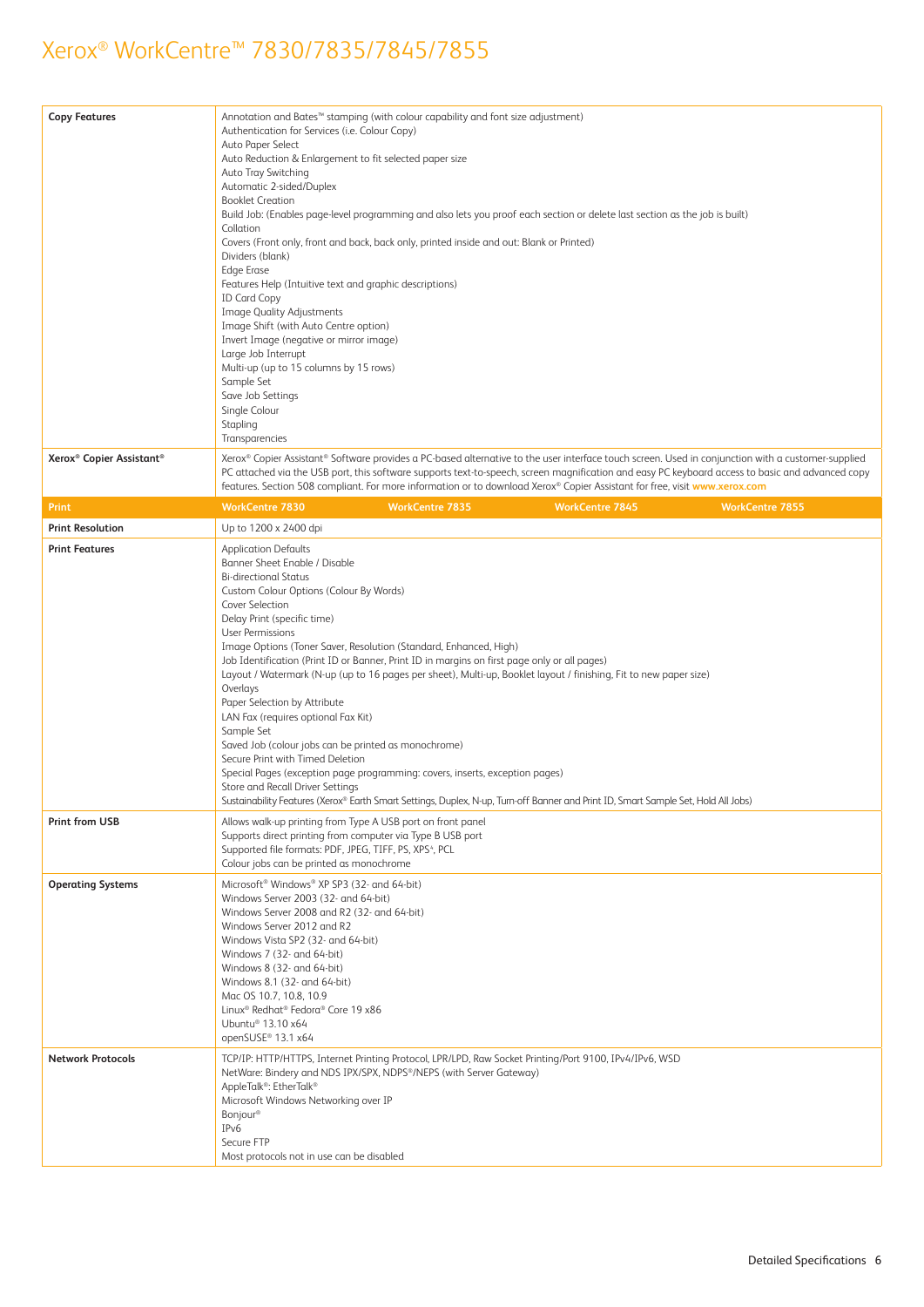| <b>Administrative Protocols</b>                               | DHCP, BOOTP, SNMP, WINS, SLP® v2, HTTP, HTTPS, DHCP Autonet, SSL, NTP, DNS, SSDP                                                                                                                                                                                                                                                                                                                                                                                                            |                                                                                                                                                               |  |  |
|---------------------------------------------------------------|---------------------------------------------------------------------------------------------------------------------------------------------------------------------------------------------------------------------------------------------------------------------------------------------------------------------------------------------------------------------------------------------------------------------------------------------------------------------------------------------|---------------------------------------------------------------------------------------------------------------------------------------------------------------|--|--|
| Fonts                                                         | PCL: 93 scalable fonts, line printer and bitmap font (including Cyrillic font support)<br>PostScript 3: 173 Type 1 fonts, 2 Multiple Master fonts                                                                                                                                                                                                                                                                                                                                           |                                                                                                                                                               |  |  |
| Xerox <sup>®</sup> Mobile Express Driver <sup>®</sup>         | Makes it easy for mobile users to find, use and manage Xerox® and non-Xerox devices in every new location. Plug into a new network, and Mobile<br>Express Driver automatically discovers available printers and provides status and capability information. Save a list of "favourite" printers for each<br>location, store application print settings for use on any printer in any network, and greatly reduce mobile support calls to IT.                                                |                                                                                                                                                               |  |  |
| Xerox <sup>®</sup> Global Print Driver <sup>®</sup>           | consistent, easy-to-use interface for end-users, reducing the number of support calls, and simplifying print services management.                                                                                                                                                                                                                                                                                                                                                           | A truly universal print driver that lets IT administrators install, upgrade and manage Xerox® and non-Xerox devices from a single driver. It provides a       |  |  |
| Xerox <sup>®</sup> Pull Print Driver                          | Makes it easy for IT managers to qualify, deploy and manage all print devices using a single driver in a Pull Print environment. Uses a single queue<br>and single driver. The Xerox® Pull Print Driver extends convenience across a broad range of printing assets. IT administrators no longer need to<br>manage and configure multiple drivers. Used in conjunction with Xerox Secure Access Unified ID System®, Equitrac Office®, Ysoft® SafeQ®, Pharos®<br>and others.                 |                                                                                                                                                               |  |  |
| <b>Print Solutions</b>                                        |                                                                                                                                                                                                                                                                                                                                                                                                                                                                                             |                                                                                                                                                               |  |  |
| Xerox <sup>®</sup> Mobile Print Cloud<br>(Optional)           | Xerox® Mobile Print Cloud addresses the needs of businesses with a mobile workforce and puts you ahead of the evolving mobile print need, but<br>brand of printer. Accurate printing with true Microsoft® Office® rendering and more. Print what you need, when, where and how you need it.                                                                                                                                                                                                 | without burdening staff, budget or infrastructure. Getting started takes only a few minutes via the cloud. Print from any mobile device to nearly any         |  |  |
| Xerox <sup>®</sup> Mobile Print Solution<br>(Optional)        | Xerox® Mobile Print Solution is an ideal choice for sites that have additional requirements for control and security with an onsite server. Xerox®<br>Mobile Print Solution allows users to print from most mobile devices to nearly any brand of printer or MFP without drivers or added complexity.<br>Simply enter a release code (PIN) at the device and get accurate printing with true Microsoft Office rendering and more to use with your server<br>for private, onsite deployment. |                                                                                                                                                               |  |  |
| Unified Address Book for Fax, Internet Fax, Email and Scan to |                                                                                                                                                                                                                                                                                                                                                                                                                                                                                             |                                                                                                                                                               |  |  |
| <b>Features</b>                                               | Services supported: Fax, Internet Fax, Email, Scan to<br>Maximum contacts: 5,000<br>Contacts: Supports 1 or more destinations<br>Favourites for quick access of fax numbers, emails, etc.                                                                                                                                                                                                                                                                                                   |                                                                                                                                                               |  |  |
| <b>Scan</b>                                                   | <b>WorkCentre 7830</b><br><b>WorkCentre 7835</b>                                                                                                                                                                                                                                                                                                                                                                                                                                            | <b>WorkCentre 7855</b><br><b>WorkCentre 7845</b>                                                                                                              |  |  |
| Concurrency                                                   | concurrent jobs)                                                                                                                                                                                                                                                                                                                                                                                                                                                                            | Scan while the system is printing, copying, or while it is transferring scan to network or fax jobs (priority is for return of scanned originals and printing |  |  |
| <b>Input Speed</b>                                            | Scan at up to 70 ipm colour scanning, up to 70 ipm black and white -<br>8.5 x 11 in. / A4 LEF                                                                                                                                                                                                                                                                                                                                                                                               | Scan at up to 133 ipm colour scanning, up to 133 ipm black and white -<br>8.5 x 11 in. / A4 LEF                                                               |  |  |
| Resolution                                                    | 72 x 72 dpi to 600 x 600 dpi<br>Bit Depth: 1-bit (black and white), 8-bit (greyscale), 24-bit (colour)                                                                                                                                                                                                                                                                                                                                                                                      |                                                                                                                                                               |  |  |
| Maximum Scan Area                                             | 11 x 17 in. / A3                                                                                                                                                                                                                                                                                                                                                                                                                                                                            |                                                                                                                                                               |  |  |
| <b>Scan Template Management</b>                               | Support 250 scan templates<br>Create Xerox® CentreWare® IS scan templates and share via device cloning to other MFPs<br>Confirmation sheet options                                                                                                                                                                                                                                                                                                                                          |                                                                                                                                                               |  |  |
| <b>Network Protocols</b>                                      | sFTP, FTP, SMB, NetWare, HTTP, HTTPS                                                                                                                                                                                                                                                                                                                                                                                                                                                        |                                                                                                                                                               |  |  |
| <b>File Compression</b>                                       | Colour TIFF (TIFF 6.0 or TTN2 with JPEG, LZW)<br>Black and white TIFF (G3MH, G4 MMR compression-single or multiple pages)<br>Searchable PDF and PDF/A (MRC, JPEG, G3 MH, G4 MMR, JBIG 2 Huffman, JBIG Arithmetic Compression, Deflate (for Black and white and within<br>MRC))<br>Linearised PDF / PDF/A                                                                                                                                                                                    |                                                                                                                                                               |  |  |
| <b>Document Management Fields</b><br>(Meta Data)              | Features only available in Network Scan to File Templates:<br>. 1 to 6 user programmable metadata fields per network scan to file templates and unlimited fields within the template - Metadata field consists of<br>field name, default value and other configurations<br>• Customised fields viewed on user interface for variable data input                                                                                                                                             |                                                                                                                                                               |  |  |
| <b>Scan Features</b>                                          | Mixed Size Originals<br>Scan Build Job<br>Compression Quality/File Size Control<br>Original Type (Photo and Text, Photo, Text, Map, Newspaper / Magazine)<br>Auto Background and Shadow Suppression<br>Size for Size (for mixed size originals)<br>TWAIN Support / WIA Support<br><b>Bound Originals</b><br>Edge Erase<br>Reduction/Enlargement<br>Single Touch Scan buttons (up to 10)                                                                                                     |                                                                                                                                                               |  |  |
| <b>Scan to Email (Standard)</b>                               |                                                                                                                                                                                                                                                                                                                                                                                                                                                                                             |                                                                                                                                                               |  |  |
| <b>Scan Features</b>                                          | · Email signatures (6 lines each of 128 character max), email message body (user configurable), email CentreWare IS confirmation sheet options<br>• Scan to Email S/MIME Encryption<br>• Email Signing (requires Smart Card option)<br>• Auto send to self                                                                                                                                                                                                                                  |                                                                                                                                                               |  |  |
| <b>Directory Access</b>                                       | Address list via LDAP (Windows Archive Directory, Exchange, Notes, Domino)<br>Downloaded address list (comma-separated file format)<br>Utilises the Unified Address Book                                                                                                                                                                                                                                                                                                                    |                                                                                                                                                               |  |  |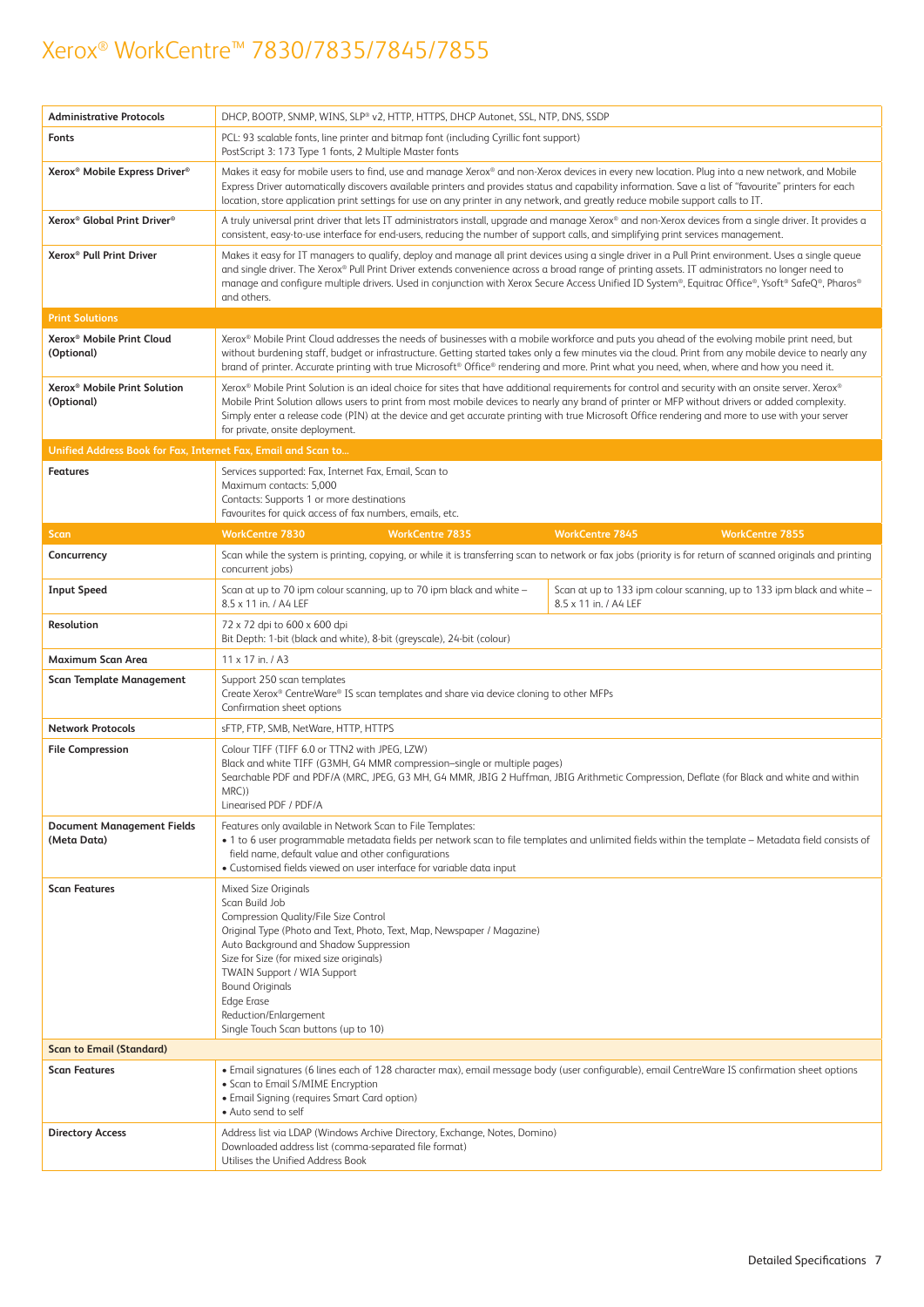| Scan to (Standard)                                                                   |                                                                                                                                                                                                                                                                                                                                                                                                                                                                                                                                                                                                                                                                                                                                                                                                                                                                                                                                                                                                                                                                                                                                                                                                                                                                                                                                                                                                                                                                                                   |
|--------------------------------------------------------------------------------------|---------------------------------------------------------------------------------------------------------------------------------------------------------------------------------------------------------------------------------------------------------------------------------------------------------------------------------------------------------------------------------------------------------------------------------------------------------------------------------------------------------------------------------------------------------------------------------------------------------------------------------------------------------------------------------------------------------------------------------------------------------------------------------------------------------------------------------------------------------------------------------------------------------------------------------------------------------------------------------------------------------------------------------------------------------------------------------------------------------------------------------------------------------------------------------------------------------------------------------------------------------------------------------------------------------------------------------------------------------------------------------------------------------------------------------------------------------------------------------------------------|
| <b>Features</b>                                                                      | Scan to USB<br>Scan to Network Folder (uses Unified Address Book entries)                                                                                                                                                                                                                                                                                                                                                                                                                                                                                                                                                                                                                                                                                                                                                                                                                                                                                                                                                                                                                                                                                                                                                                                                                                                                                                                                                                                                                         |
| <b>Network Scanning – Software Solutions</b>                                         |                                                                                                                                                                                                                                                                                                                                                                                                                                                                                                                                                                                                                                                                                                                                                                                                                                                                                                                                                                                                                                                                                                                                                                                                                                                                                                                                                                                                                                                                                                   |
| Xerox <sup>®</sup> Scan to PC Desktop®<br><b>Professional (Optional)</b>             | A desktop offering that provides advanced document imaging, archiving, editing and organisation tools:<br>• PaperPort Professional image viewing and file management software<br>- Complete PDF functionality<br>- Secure PDF workflow of all scanning applications<br>• OmniPage Pro Office (for desktop/client installation) – Professional OCR software for digital archiving and document conversion<br>• Image Retriever – provides fully automated retrieval of scanned images direct from a scan enabled Xerox® WorkCentre to individual desktops. Also<br>includes email inbox polling capability                                                                                                                                                                                                                                                                                                                                                                                                                                                                                                                                                                                                                                                                                                                                                                                                                                                                                         |
| Xerox <sup>®</sup> ConnectKey <sup>®</sup> for<br>SharePoint <sup>®</sup> (Optional) | Xerox® ConnectKey for SharePoint simplifies and streamlines the way you scan, capture and store your paper-based documents. Using your Xerox®<br>MFP, you can route documents directly into the precise document repository folder, just like you would from your PC. At the MFP, you can browse to<br>the folder, name the document, and add any key indexing information before you scan. With the flexibility to capture and route to SharePoint as well<br>as Windows folders, ConnectKey is the right solution for any office that needs to archive and share paper-based documents.                                                                                                                                                                                                                                                                                                                                                                                                                                                                                                                                                                                                                                                                                                                                                                                                                                                                                                         |
| Xerox <sup>®</sup> ConnectKey® Share to<br><b>Cloud (Optional)</b>                   | ConnectKey Share to Cloud provides organisations with powerful, easy and secure document scanning capabilities that connect your Xerox® MFP to<br>popular cloud services and email, such as Google Docs™, SalesForce.com, Office 365 and Dropbox™ and gives employees anytime, anywhere access<br>to their most important documents using mobile devices.                                                                                                                                                                                                                                                                                                                                                                                                                                                                                                                                                                                                                                                                                                                                                                                                                                                                                                                                                                                                                                                                                                                                         |
| Xerox <sup>®</sup> ConnectKey <sup>®</sup> for<br>DocuShare <sup>®</sup> (optional)  | Xerox® ConnectKey for DocuShare, a one-step scan-to-workflow solution, simplifies the process of incorporating hard copy content into enterprise<br>document flows. Users can easily scan documents directly into a DocuShare collection or Windows folder via a multifunction printer (MFP).                                                                                                                                                                                                                                                                                                                                                                                                                                                                                                                                                                                                                                                                                                                                                                                                                                                                                                                                                                                                                                                                                                                                                                                                     |
| <b>Security</b>                                                                      |                                                                                                                                                                                                                                                                                                                                                                                                                                                                                                                                                                                                                                                                                                                                                                                                                                                                                                                                                                                                                                                                                                                                                                                                                                                                                                                                                                                                                                                                                                   |
| <b>Features</b>                                                                      | • Expanded Authentication<br>- Network authentication to access device and/or device services via- Kerberos (UNIX / Windows Server 2003 / Windows Server 2008), SMB<br>(Windows Server 2003 / Windows Server 2008), NDS, LDAP<br>- Xerox Secure Access Unified ID System®<br>- Local Authentication (internal database)<br>- Smart Card authentication -144k CAC / PIV Card Support (2048 bit certificate key) /.NET<br>• Secure Data<br>- Digitally signed PDF (when using Smart Card authentication)<br>- Encrypted Scan to Email<br>- Encrypted Password Protected PDF (when using Email and Network Scan Templates only)<br>- Secure Print (up to 10 digit PIN or Network Authentication)<br>- Immediate Image Overwrite<br>- On Demand Image Overwrite (Scheduled, Manual), includes sanitation of unused area of disk<br>- FIPS 140-2 256 bit Hard Disk Encryption<br>• Expanded Authorisation<br>- SA access based on network credentials<br>- Authorisation per user per service<br>- User Permissions required to access Print and Print Features (e.g. colour access, or time restrictions) reflects in the print driver<br>• Secure Network Access<br>· IP Filter, IPsec, IPv6, SSL v3.0, SNMPv3, HTTPs, 802.1X, Cisco® TrustSec Identity Services Engine (ISE) integration, Device Security<br>- McAfee® Embedded Security, Port disablement including USB ports, Audit Log, Hide Print Job Names, , McAfee Integrity Control (optional)<br>• Common Criteria Certification ISO 15408 |
| Xerox Secure Access Unified ID<br>System®<br>(Optional)                              | Xerox Secure Access Unified ID System integrates your Xerox® multifunction printers with your existing employee/student ID PIN or badge<br>providing a flexible and convenient authentication system. Allow your staff, employees or students to send documents to a centralised print<br>server. Then, at any multifunction printer on the network, they'll simply log in with a swipe of their magnetic or proximity ID card or their PIN<br>to securely print their job.<br>For more information, go to www.office.xerox.com/software-solutions                                                                                                                                                                                                                                                                                                                                                                                                                                                                                                                                                                                                                                                                                                                                                                                                                                                                                                                                                |
| Fax                                                                                  |                                                                                                                                                                                                                                                                                                                                                                                                                                                                                                                                                                                                                                                                                                                                                                                                                                                                                                                                                                                                                                                                                                                                                                                                                                                                                                                                                                                                                                                                                                   |
| <b>Network Server Fax Features</b>                                                   |                                                                                                                                                                                                                                                                                                                                                                                                                                                                                                                                                                                                                                                                                                                                                                                                                                                                                                                                                                                                                                                                                                                                                                                                                                                                                                                                                                                                                                                                                                   |
| Compatibility                                                                        | ITU (CCITT) group 3<br>Various Xerox Business Innovation Partner Solutions                                                                                                                                                                                                                                                                                                                                                                                                                                                                                                                                                                                                                                                                                                                                                                                                                                                                                                                                                                                                                                                                                                                                                                                                                                                                                                                                                                                                                        |
| Maximum Scan Area                                                                    | $11 \times 17$ in. / A3                                                                                                                                                                                                                                                                                                                                                                                                                                                                                                                                                                                                                                                                                                                                                                                                                                                                                                                                                                                                                                                                                                                                                                                                                                                                                                                                                                                                                                                                           |
| <b>Fax Send Features</b>                                                             | One- or Two-sided Scanning (up to 11 x 17 in. / A3)<br>Add to Send List (50 numbers maximum)<br>Build Job, Favourites, Delay Send (specific time) Original Type (photo, text or photo and text)                                                                                                                                                                                                                                                                                                                                                                                                                                                                                                                                                                                                                                                                                                                                                                                                                                                                                                                                                                                                                                                                                                                                                                                                                                                                                                   |
| <b>Fax Print Features</b>                                                            | One- or Two-sided Printing, Staple, Secure Print                                                                                                                                                                                                                                                                                                                                                                                                                                                                                                                                                                                                                                                                                                                                                                                                                                                                                                                                                                                                                                                                                                                                                                                                                                                                                                                                                                                                                                                  |
| <b>Transmission Resolution</b>                                                       | Superfine: 400 x 200 dpi (Scan at 600 x 600 dpi)<br>Fine: 200 x 200 dpi<br>Standard: 200 x 100 dpi                                                                                                                                                                                                                                                                                                                                                                                                                                                                                                                                                                                                                                                                                                                                                                                                                                                                                                                                                                                                                                                                                                                                                                                                                                                                                                                                                                                                |
| <b>Internet Fax Features</b>                                                         |                                                                                                                                                                                                                                                                                                                                                                                                                                                                                                                                                                                                                                                                                                                                                                                                                                                                                                                                                                                                                                                                                                                                                                                                                                                                                                                                                                                                                                                                                                   |
| Capability                                                                           | Direct print-ready document transmission to remote Internet Fax machines or email clients (SMTP)<br>Reception and automatic printout of documents sent via email from remote Internet Fax machines or email clients                                                                                                                                                                                                                                                                                                                                                                                                                                                                                                                                                                                                                                                                                                                                                                                                                                                                                                                                                                                                                                                                                                                                                                                                                                                                               |
| <b>Directory Access</b>                                                              | Utilises the Unified Address Book                                                                                                                                                                                                                                                                                                                                                                                                                                                                                                                                                                                                                                                                                                                                                                                                                                                                                                                                                                                                                                                                                                                                                                                                                                                                                                                                                                                                                                                                 |
| Send / Receive                                                                       | Multi-page TIFF, Image only PDF                                                                                                                                                                                                                                                                                                                                                                                                                                                                                                                                                                                                                                                                                                                                                                                                                                                                                                                                                                                                                                                                                                                                                                                                                                                                                                                                                                                                                                                                   |
| Resolution                                                                           | 72 x 72 dpi to 600 x 600 dpi<br>Bit Depth: 1-bit (black and white)                                                                                                                                                                                                                                                                                                                                                                                                                                                                                                                                                                                                                                                                                                                                                                                                                                                                                                                                                                                                                                                                                                                                                                                                                                                                                                                                                                                                                                |
| <b>Network Protocols</b>                                                             | SMTP (send), POP3 (receive)                                                                                                                                                                                                                                                                                                                                                                                                                                                                                                                                                                                                                                                                                                                                                                                                                                                                                                                                                                                                                                                                                                                                                                                                                                                                                                                                                                                                                                                                       |
| Compliance                                                                           | ITU-T T.37 compliant                                                                                                                                                                                                                                                                                                                                                                                                                                                                                                                                                                                                                                                                                                                                                                                                                                                                                                                                                                                                                                                                                                                                                                                                                                                                                                                                                                                                                                                                              |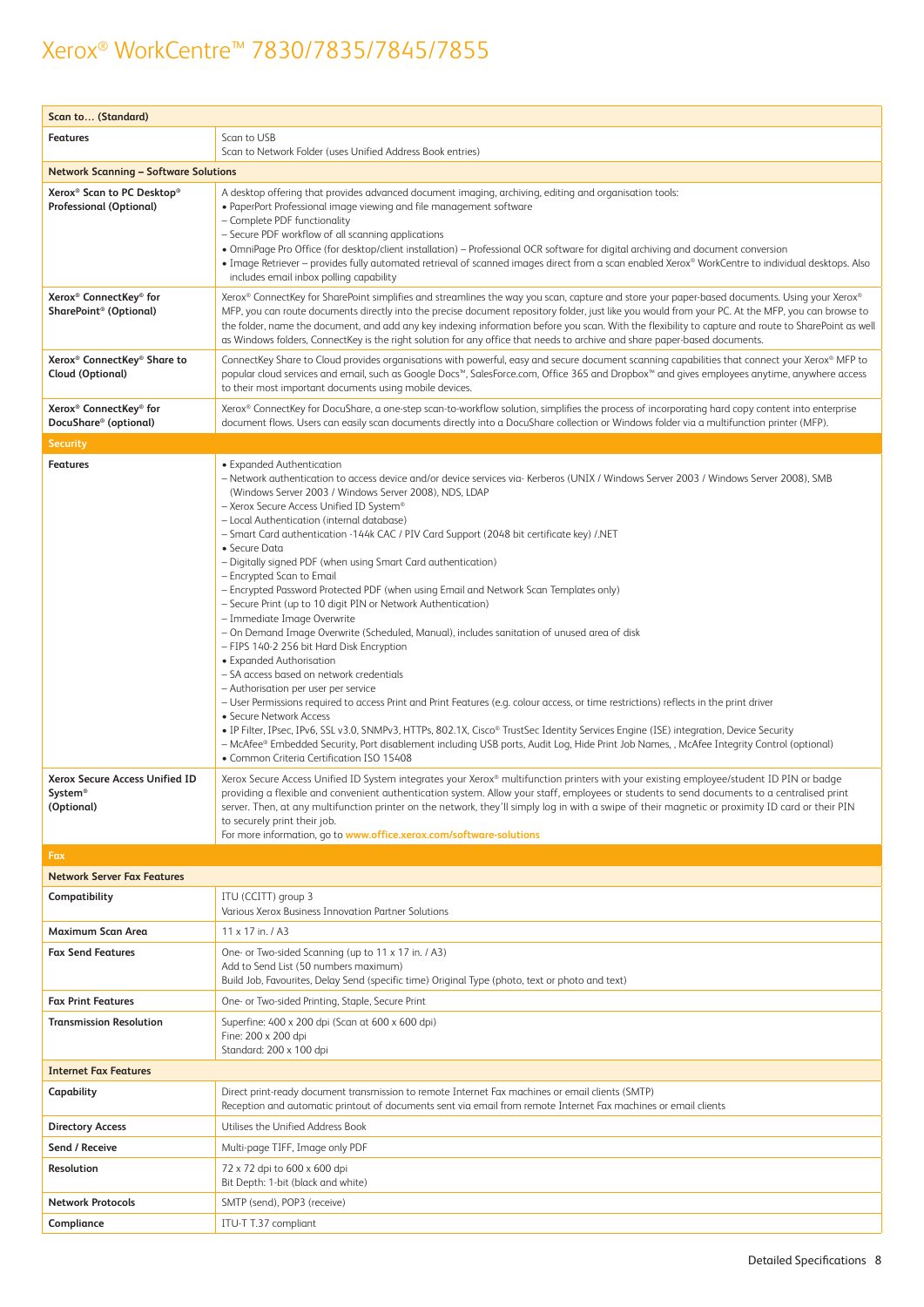|                                                                                          | Walk-up Fax Features (Optional (Customer-installable) – 1 and 2 lines)                                                                                                                                                                                                                                                                                                                                                                                                                                                                                                                                                                                    |
|------------------------------------------------------------------------------------------|-----------------------------------------------------------------------------------------------------------------------------------------------------------------------------------------------------------------------------------------------------------------------------------------------------------------------------------------------------------------------------------------------------------------------------------------------------------------------------------------------------------------------------------------------------------------------------------------------------------------------------------------------------------|
| Compatibility                                                                            | ITU (CCITT) Group 3                                                                                                                                                                                                                                                                                                                                                                                                                                                                                                                                                                                                                                       |
| Speed / Modems                                                                           | One or Two V.34 modems: 33,600 bps. Less than 4 seconds per page transmission time<br>ATA analog terminal adapter utilising T38 (optional)                                                                                                                                                                                                                                                                                                                                                                                                                                                                                                                |
| <b>Compression / Speed</b>                                                               | MH/G3, MMR/SG3                                                                                                                                                                                                                                                                                                                                                                                                                                                                                                                                                                                                                                            |
| Resolution                                                                               | <b>Walkup Send:</b><br>Standard: 200 x 100 dpi<br>Fine: 200 x 200 dpi<br>Superfine: 600 x 600 dpi<br>Receive:<br>Accepts all sizes                                                                                                                                                                                                                                                                                                                                                                                                                                                                                                                        |
| <b>Fax Send Features</b>                                                                 | LAN Fax (fax from print driver)<br>Auto Fax Transmission Reduction<br>Page-by-page Job Status at the Machine<br>Delay Start, Build Job, Favourites<br>Automatic Memory Resend<br><b>Automatic Cover Sheets</b><br><b>PSTN Fax</b><br>Batch Send (up to memory capacity)                                                                                                                                                                                                                                                                                                                                                                                   |
| <b>Fax Receive Features</b>                                                              | One- or Two-sided Printing<br><b>Stapled or Unstapled</b><br>Receive Print Mode - Manual (size, margin, stock, header) / Auto<br><b>Output Tray Selection</b><br>Up to 200 Password Protected Mailboxes<br>Secure Receive<br>Receive Timestamp<br>Auto Answer Delay                                                                                                                                                                                                                                                                                                                                                                                       |
| <b>Fax Forward</b>                                                                       | Forward to Email or SMB Location<br>Fax Forward on Receive Only                                                                                                                                                                                                                                                                                                                                                                                                                                                                                                                                                                                           |
| <b>Fax Reports</b>                                                                       | Activity, Dial Directory, Group Directory, Transmission Confirmation, Pending Fax, Options Report, On Demand Overwrite Report, Mailbox Report,<br><b>Broadcast Report</b>                                                                                                                                                                                                                                                                                                                                                                                                                                                                                 |
| <b>Directory Access</b>                                                                  | Utilises the Unified Address Book<br>Group fax available                                                                                                                                                                                                                                                                                                                                                                                                                                                                                                                                                                                                  |
| Auto Redial                                                                              | Up to 14 attempts (per country requirements)<br>• 1 to 25 minute intervals                                                                                                                                                                                                                                                                                                                                                                                                                                                                                                                                                                                |
| Auto Resend                                                                              | Up to 5 attempts                                                                                                                                                                                                                                                                                                                                                                                                                                                                                                                                                                                                                                          |
| <b>Device Management</b>                                                                 |                                                                                                                                                                                                                                                                                                                                                                                                                                                                                                                                                                                                                                                           |
| <b>Management Support</b>                                                                | SNMP Version 1. SNMP Version 2c and SNMP Version 3 trap over TCP/IP and IP<br>MIB access (IETF-MIBII RFC 1213). Host Resources<br>MIB RFC 2790, Printer MIB RFC 1759 v.2                                                                                                                                                                                                                                                                                                                                                                                                                                                                                  |
| Xerox <sup>®</sup> CentreWare <sup>®</sup> Web                                           | A Web-based server application for network administrators that permits Web browser-based device management from any workstation, whether<br>running Windows, UNIX or any other operating system:<br>. Works with any SNMP-managed printer from any manufacturer.<br>• Provides help with device discovery and installation, health checks and troubleshooting, and device upgrades, as well as basic accounting and asset<br>management.<br>• Requires Windows XP, Vista or Windows 7 and Internet Explorer 6.0 and higher.<br>• CentreWare Integration available for Tivoli® NetView®, Unicentre TNG®, Microsoft Management Console (MMC), HP® OpenView® |
| <b>Novell NDPS/NEPS</b>                                                                  | Server gateway application: centralised management tool.                                                                                                                                                                                                                                                                                                                                                                                                                                                                                                                                                                                                  |
| Xerox <sup>®</sup> Device Manager                                                        | Xerox® Device Manager collects and manages the data that drives fact-based decisions for your enterprise device management environment. It is<br>a single tool to install print queues and configure, manage, monitor and report on both networked and locally connected devices - regardless of<br>vendor - across your enterprise. Xerox® Device Manager provides:<br>• Device monitoring and troubleshooting<br>• Extensive reporting and discovery of new devices<br>• Usage collection, chargeback and billing capabilities                                                                                                                          |
| Xerox <sup>®</sup> Device Types for SAP<br>Environment                                   | Xerox, together with SAP through our Gold-level membership in the SAP Printer Vendor Programme, provides seamless connectivity between<br>SAP systems and your Xerox® printers and MFPs. And as an SAP customer you benefit from having SAP-certified Xerox® device types available<br>right from SAP's online delivery model. SAP-certified device types for Xerox® printers and MFPs are available to download.<br>www.office.xerox.com/software-solutions                                                                                                                                                                                              |
| Xerox <sup>®</sup> Device Types for SAP<br>R/3 Intelligent Barcode Utility<br>(optional) | Provides built-in process intelligence that allows the printing of barcodes on any appropriately configured PostScript printer in specific versions of<br>SAPenvironment and within Latin-1 (ISO8859-1) SAP system code pages only. Used in conjunction with Xerox® PostScript Device Types for SAP<br>environment and Xerox® Font Centre Barcode Fonts. Information available at www.office.xerox.com/software-solutions                                                                                                                                                                                                                                 |
| Xerox <sup>®</sup> Barcode Pro PS (optional)                                             | Enables intelligent PostScript printing on Xerox® multifunction printers by storing Xerox® software, as well as, the barcode fonts on the printer hard<br>disk. Enables the printing of barcodes from any application (SAP client or mainframe) that supports PostScript printing. Information available at<br>www.office.xerox.com/software-solutions                                                                                                                                                                                                                                                                                                    |
|                                                                                          |                                                                                                                                                                                                                                                                                                                                                                                                                                                                                                                                                                                                                                                           |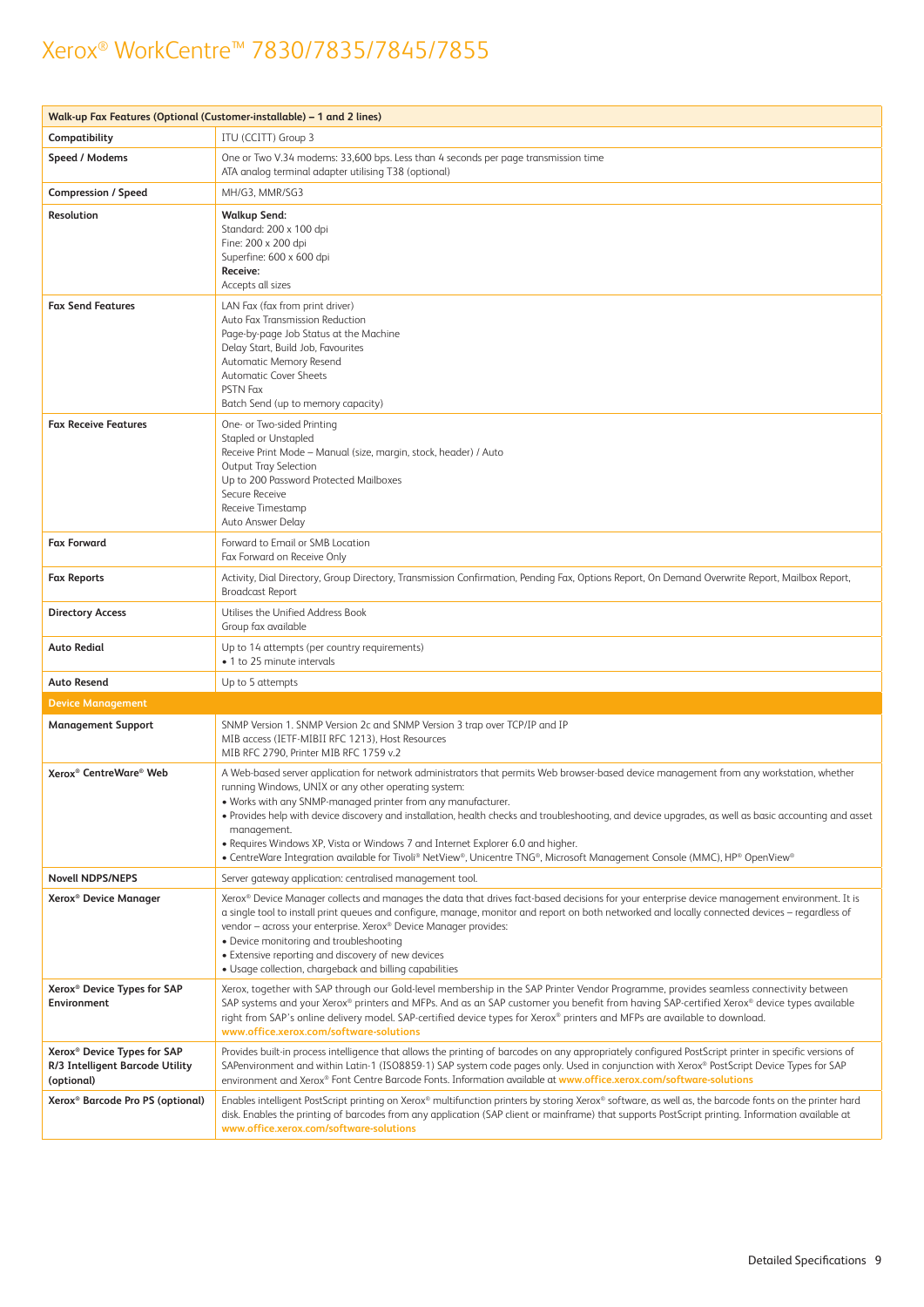| CentreWare Internet Services - Integrated Web Pages Provided by the Device |                                                                                                                                                                                                                                                                           |  |  |  |
|----------------------------------------------------------------------------|---------------------------------------------------------------------------------------------------------------------------------------------------------------------------------------------------------------------------------------------------------------------------|--|--|--|
| <b>Device Status</b>                                                       | Web server embedded in Network Controller:                                                                                                                                                                                                                                |  |  |  |
|                                                                            | • Tray status/contents                                                                                                                                                                                                                                                    |  |  |  |
|                                                                            | • Consumables status                                                                                                                                                                                                                                                      |  |  |  |
|                                                                            | • Alerts<br><b>Remote Control Panel</b>                                                                                                                                                                                                                                   |  |  |  |
|                                                                            |                                                                                                                                                                                                                                                                           |  |  |  |
| <b>Job Submission</b>                                                      | Print ready files: PS, PCL, TIFF, PDF, JPG, XPS4, TXT, PRN<br>Output feature selection (2-sided, output colour, collate, orientation, staple, hole punch, folding, output destination)<br>Delivery options (Immediate, sample set, delay and secure, Save job or reprint) |  |  |  |
| <b>Device Administration</b>                                               | Allows simple, remote installation setting of configuration options and management of the device                                                                                                                                                                          |  |  |  |
| <b>Browsers</b>                                                            | Internet Explorer 7.x, 8.x, 9.x                                                                                                                                                                                                                                           |  |  |  |
|                                                                            | Safari 5.x                                                                                                                                                                                                                                                                |  |  |  |
|                                                                            | Mozilla Firefox 4.x, 5.x, 6.x, 7.x, 8.x, 9.x, 10.x, 11.x<br>Opera 11.x                                                                                                                                                                                                    |  |  |  |
|                                                                            | Chrome 12                                                                                                                                                                                                                                                                 |  |  |  |
| Support                                                                    | Install print / scan drivers and online support available via web page                                                                                                                                                                                                    |  |  |  |
| <b>Languages Supported</b>                                                 | International English, International French, Italian, German, International Spanish, Dutch, Brazilian Portuguese, Swedish, Norwegian, Danish, Finnish<br>or Russian, Simplified Chinese, Korean, Japanese                                                                 |  |  |  |
| <b>Remote Print Services</b>                                               |                                                                                                                                                                                                                                                                           |  |  |  |
| <b>Automatic Meter Reading (AMR)</b>                                       | Automates the process of collecting and submitting meter reads for tracking and billing of Xerox® device usage. Eliminates the need for time-<br>consuming end-user involvement and ensures that meter reads are submitted to Xerox on time.                              |  |  |  |
| <b>Automatic Supplies Replacement</b><br>(ASR)                             | Automatically orders supplies for Xerox® output devices based on actual usage, eliminating the need to manually manage supplies inventory (may<br>not be available in all countries).                                                                                     |  |  |  |
| <b>Accounting</b>                                                          |                                                                                                                                                                                                                                                                           |  |  |  |
| Xerox <sup>®</sup> Standard Accounting (Standard)                          |                                                                                                                                                                                                                                                                           |  |  |  |
| Tracking                                                                   | Copy, Print, Fax, Scan and Email usage                                                                                                                                                                                                                                    |  |  |  |
| Accounting                                                                 | Up to 2,497 User accounts (User ID)<br>Up to 500 General accounts (Client)<br>Up to 498 Group accounts (Department)                                                                                                                                                       |  |  |  |
| <b>Features</b>                                                            | • Administrator can manage the feature via the Web User Interface or device control panel in tools<br>• Administrator has the ability to import or export user accounts, Group Accounts, General Accounts and User limits via an industry standard CSV file               |  |  |  |
|                                                                            | <b>Accounting Options - Network Accounting - Third Party Enablement</b>                                                                                                                                                                                                   |  |  |  |
|                                                                            | • Enhanced network accounting with up to the minute data on how the system is being used                                                                                                                                                                                  |  |  |  |
|                                                                            | • Comprehensive management and enterprise scale tracking and reporting of device usage of copy, print, scan and server fax                                                                                                                                                |  |  |  |
|                                                                            | . Numerous solutions are available through Xerox Alliance Partners. For details visit www.xerox.com<br>• Security enhancements with the addition of HTTPS protocol support                                                                                                |  |  |  |
|                                                                            | • Device requests account authentication from third party server enabling larger databases of users and accounts                                                                                                                                                          |  |  |  |
|                                                                            | • Accept Authentication Login at control panel and pass to third party Networking Account<br>• Interface with third party accounting terminal for accounting user interface                                                                                               |  |  |  |
| <b>EFI Fiery Network Controller (Optional)</b>                             |                                                                                                                                                                                                                                                                           |  |  |  |
| Processor                                                                  | 2.9 GHz, Intel® Pentium® G850 Dual-Core                                                                                                                                                                                                                                   |  |  |  |
| Memory (ESS)                                                               | 1 GB                                                                                                                                                                                                                                                                      |  |  |  |
| <b>System Disk</b>                                                         | 500 GB HDD                                                                                                                                                                                                                                                                |  |  |  |
| Print Languages (PDL)                                                      | PostScript v 3019                                                                                                                                                                                                                                                         |  |  |  |
| <b>Features</b>                                                            | Command WorkStation capability via a PC or MAC (customer to provide) with Queue Management                                                                                                                                                                                |  |  |  |
|                                                                            | Job Preview                                                                                                                                                                                                                                                               |  |  |  |
|                                                                            | Job Merge<br>Change Job Properties                                                                                                                                                                                                                                        |  |  |  |
|                                                                            | PANTONE <sup>®</sup> Colour Tables                                                                                                                                                                                                                                        |  |  |  |
|                                                                            | Expert Colour Settings: Profile, Rendering and Simulation                                                                                                                                                                                                                 |  |  |  |
|                                                                            | FreeForm - Variable Data capabilities<br>Booklet Maker 4.0 - booklet wizard to create booklets                                                                                                                                                                            |  |  |  |
|                                                                            | Print from USB flash drive                                                                                                                                                                                                                                                |  |  |  |
|                                                                            | Paper Catalog                                                                                                                                                                                                                                                             |  |  |  |
|                                                                            | Secure Erase                                                                                                                                                                                                                                                              |  |  |  |
|                                                                            | <b>EFI PrintMe</b><br>Fiery® VUE                                                                                                                                                                                                                                          |  |  |  |
| Connectivity                                                               | 10Base-T/100Base-TX/1000Base-T Ethernet                                                                                                                                                                                                                                   |  |  |  |
| Optional                                                                   | Mini-bundle (Spot On, Auto Trapping, Hot folders, Virtual Print)                                                                                                                                                                                                          |  |  |  |
|                                                                            | Network Switch to connect both printer and Fiery Controller to Network                                                                                                                                                                                                    |  |  |  |